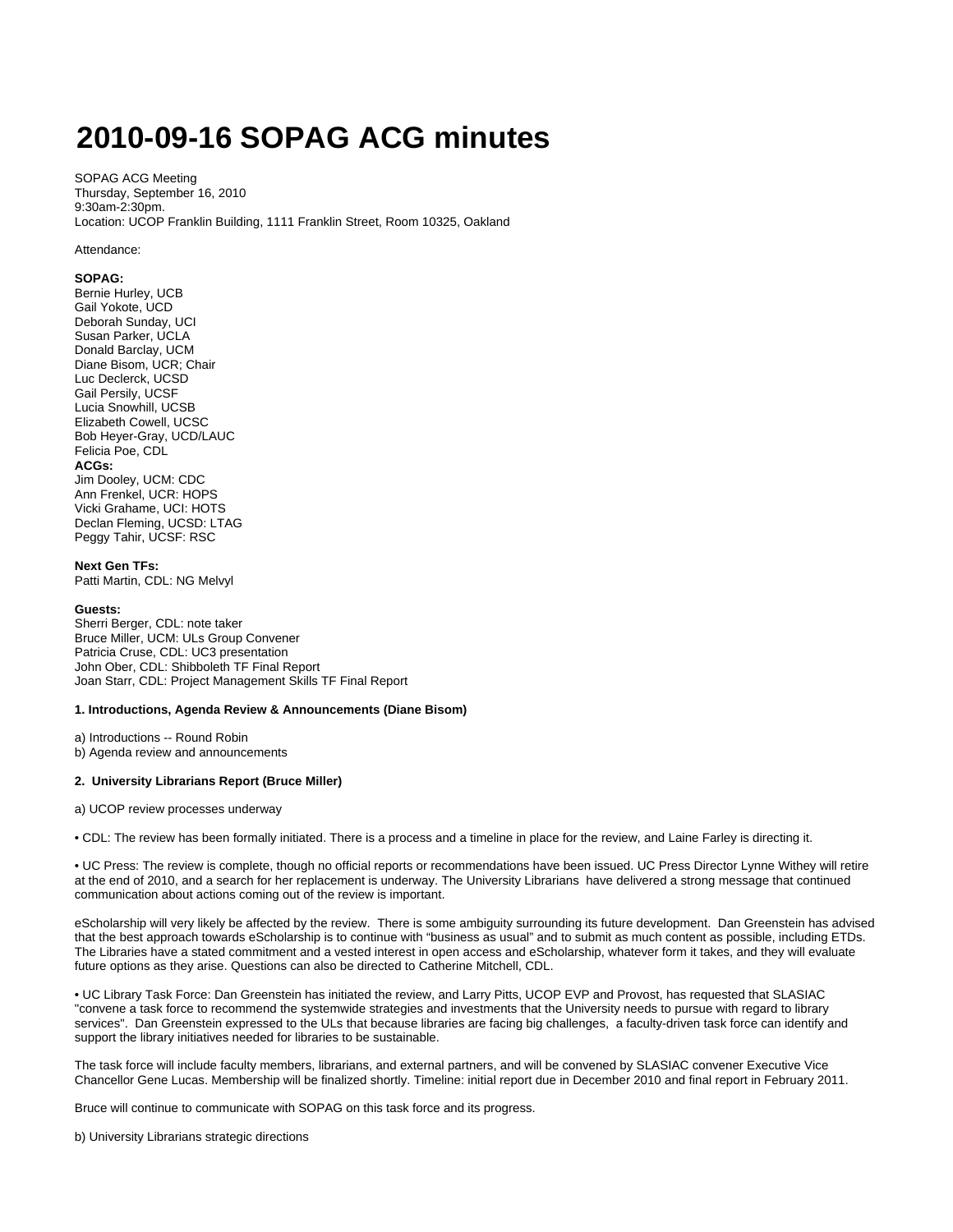Bruce has been charged by the ULs to update the statements of UC libraries collective systemwide priorities.

Bruce started the process by culling all of the printed goals to date and organizing it in a single document. He took this to the ULs and was charged with developing a second iteration, which became "Priorities for Collective Initiatives, 2011-2014."

Highlights from the document include enumeration of several "forces for change" and three major initiatives that the UC Libraries are currently undertaking that represent collaborative, transformative strategies:

• The University of California Library Collection: Content for the 21st Century and Beyond

• Next Generation Melvyl

• Next Generation Technical Services

The strategies for these initiatives will:

- maximize library space; refocus collection management
- maximize library processing efficiencies; transform operations
- maximize digital library service capacities, including discovery and access to information resources
- maximize long-term access to digital content; capitalize on emerging technological and preservation opportunities

The ULs approved this document yesterday, and they forwarded it to Dan Greenstein to inform the SLASIAC task force work.

Next steps are to develop objectives, goals, and timelines.

Bruce said the goal is to develop a process of annual updates for the UC libraries strategic plans, objectives, and goals,

c) SOPAG planning & consultative structure restructuring

Bruce distributed a proposal for a new University Librarians advisory structure, with the goal of providing more effective strategic, operational, and tactical planning. The proposed structure replaces SOPAG and the ACGs and modifies CIG and task group structures. The proposal does not address CDL advisory and operations groups.

SOPAG and the ACGs will review the proposal during October. SOPAG will discuss it as a group at their October 29th conference call and will prepare comments for the ULs. The proposal will be on the agenda for the ULs conference call on October 7th, but discussion will be limited to questions of clarification. The ULS will defer in-depth discussion until their November 30th conference call to allow time for SOPAG and the ACGs to discuss and to provide input.

## **3. Next Generation Task Forces Reports**

a) NGTS report (Bruce Miller in lieu of Martha Hruska)

• Reports were received last Friday (September 10, 2010)

• UL members of the SLASIAC Task Force will cite the reports as needed to inform the TF's work, as examples of directions in which the UC Libraries are headed. • The ULs will discuss the reports on their October 7 conference call, look at NGTS and decide next steps.

• ULs are the charging and decision-making body, but decisions will be informed by discussion with colleagues broadly.

• The documents will be going out, but it is essential that people know they are not finalized, i.e. that recommendations in the reports have not yet been accepted, nor implementations decided. . We need to put the message out that these reports will be open for discussion and comment.

b) Next Generation Melvyl report (Patricia Martin)

• Patti circulated a handout report that showed projects and activities from the past year at CDL and OCLC.

• Current usage shows that more people are using World Cat Local than Melvyl, but there is still a constituency of loyal Melvyl users.

• Next steps: waiting for a "go/no-go" decision on whether to move this from a pilot to production. There is no timeline, nor any indication of which group will be making a decision.

• Next steps will also depend on governance, which dovetails with the earlier discussion.

• There was some discussion about the procedures for the RLF non-duplicationpolicy and whether WCL should be used for this. Patti stated that WCL was not explicitly developed for librarian-side tasks, so we should exercise caution when crafting policies. HOTS and RLF will need to investigate the best tools for doing the de-duping work.

• They are still loading records into legacy Melvyl, and have been for about 8 months since the lift of the temporary freeze.

#### **4. Major Initiatives**

a) UC Curation Center (UC3) Presentation (Guest: Patricia Cruse) - Report

Trisha Cruse reported on the UC3 program and its range of services. UC3 is a partnership bringing together the expertise and resources of the UC system. The initial service offering includes:

• EZID: a service that makes it simple for libraries and researchers to obtain and manage persistent identifiers for their digital content.

• Merritt: a next generation repository that provides an easy to use interface or API for depositing, managing, sharing, preserving, and providing access via a persistent URL to content. Merritt will replace the Digital Preservation Repository (DPR). eScholarship is transitioning use of Merritt for content, and will harvest out of Merritt for access through the eScholarship interface.

• The UC3 services are available to the UC community and provide an opportunity for the libraries to work with faculty and researchers in new ways to manage and preserve their content. In the coming weeks UC3 will demo the systems via webinars and offered to visit the campuses to present to library staff and the campus community.

• Open Access week is in October and the campuses are encouraged to use the launch of Merritt and EZID as an opportunity to promote UC3 service. Trisha has handouts and supporting outreach materials - request them from her.

b)Shibboleth Task Force (Guest: John Ober) - Report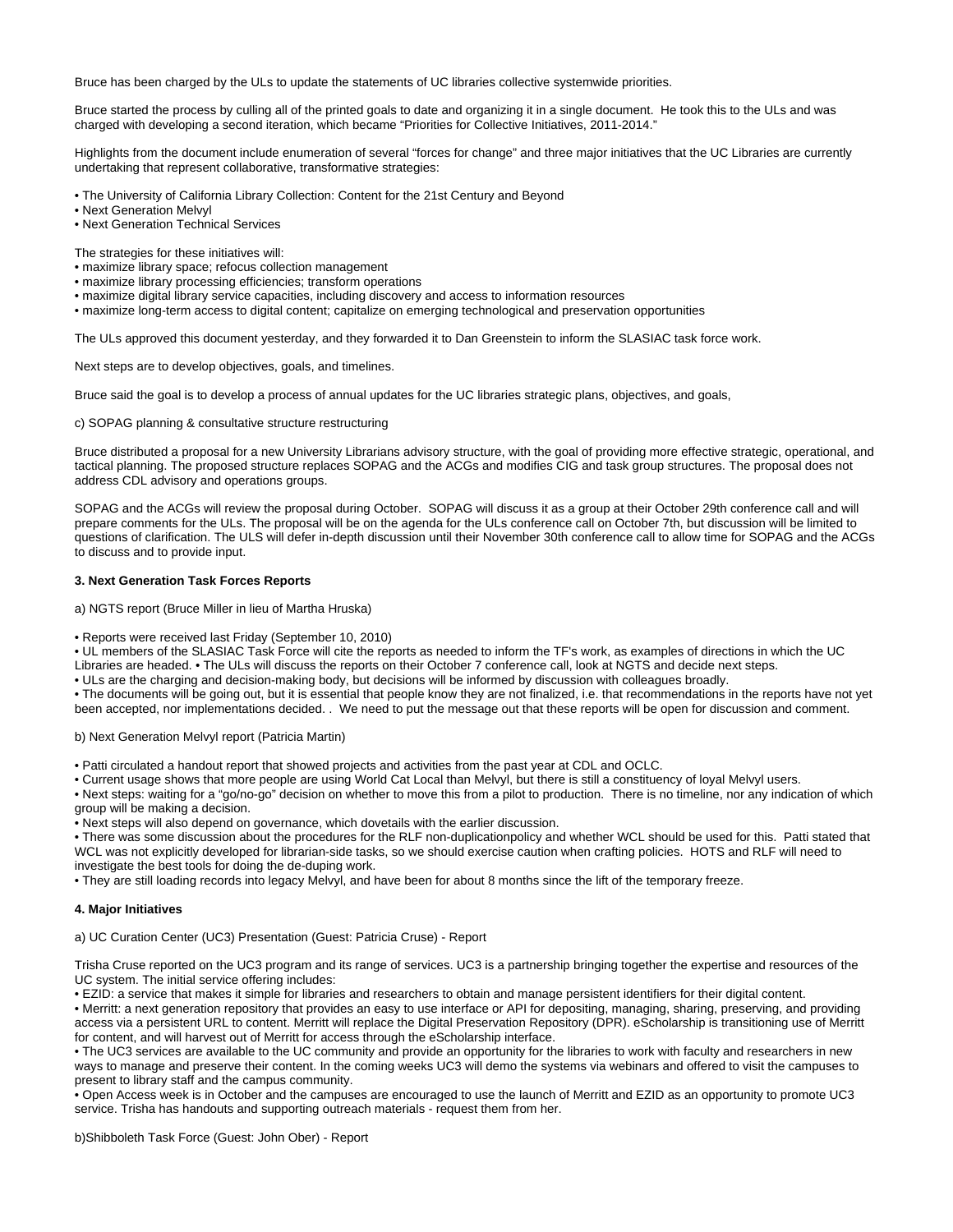• The Task Force decided to continue to pursue Shibboleth in April due to several compelling reasons

• Follow-up work has confirmed that benefits outweigh costs, and implementation paths are not as daunting as they had feared

• They are still not yet sure how far to tackle tension between local vs. coordinated implementation. Shibboleth can be a complement to single sign-on approach at some campuses.

- All campuses except UCSB are members of InCommon
- SOPAG officially accepted the report with minor change of adding Riverside as a campus ready to implement Shibboleth for HathiTrust.
- SOPAG will officially thank and discharge the task force.

• SOPAG agreed that we could share this full report with the UC Trust group (but with caveat that it is not yet a declaration of commitment to Shibboleth)

## **ACTION ITEMS:**

• Send report to the ULs for endorsement and approval to procede with report recommendations.

- Recommend we start on the following tasks immediately:
- o Work with CDL and CDC to include Shibboleth specifications in licenses
- o UCLA, UCSD, UCR can immediately implement Shibboleth for HathiTrust: register it as a service provider and provide attributes

c) Project Management Skills Task Force ("PMSTF") (Guest: Joan Starr) - Report

SOPAG accepted and endorsed the majority of recommendations listed in the "Final Report on Project Management Skills of the University of California Libraries' Staff (July 2010)" with the following exceptions:

• A primary recommendation of the PMSTF is the creation of a new Project Management Common Interest Group (PMCIG), reporting to SOPAG. SOPAG considered the recommendation and instead will recommend to the ULs that a Project Management Skills Implementation Team be charged. The initial charge will be for a two year time period, with review and consideration toward extending the charge at the end of two years. • SOPAG accepted the PMSTF recommendation that an annual inventory identifying people in UC Libraries with PM skills be established, with the caveat that 1) inclusion on the list should be through a self-identification process, and 2) the list should be public (not restricted to SOPAG). • Assuming a Project Management Skills Implementation Team will be charged, SOPAG will request the team:

- Advise SOPAG regarding what skills are appropriate for projects overseen by an ACG.
- Further develop the criteria for assigning a project manager to all-campus activities.

SOPAG formally accepted the Project Management Skills Task Force Report, the group was thanked for their excellent service, and the task force will be discharged.

**ACTION ITEM:** for the 10/29/10 SOPAG conference call, develop a charge for a 2-year Project Managment Skills Implementation Team for consideration by the ULs.

# **5. Lunch (12:30 to 1:15 pm)**

a) Face-to-face meetings of ACGs and CIGs

• Round robin-style to hear what the ACGs do: most haven't met in-person for approximately 2 years; LTAG is fully virtual

- All groups require an agenda to justify an in-person meeting
- CDC has written guidelines which determine when face-to-face meetings are warranted.

**ACTION ITEM:** Take the policy CDC is using, adjust for use by SOPAG, and distribute to to all the groups as a unified policy.

b) LAUC reps to ACGs

• Confusion about length of appointment terms

• 2 or 3 years? It seems to have changed.

**ACTION ITEM:** Diane will coordinate clarification with Bruce Miller, and Michael Yonezawa (LAUC Chair.) Note: All LAUC representatives to ACGs are 2-year appointments. SOPAG and SLASIAC are 3-year appointments.

# **6. SOPAG and ACG strategic goals for 2010/11 (open discussion; Discussion Questions; moderator Deborah Sunday)**

a) What strategic activities have already been launched and are in synch with strategic directions?

We referred to the three strategies and four areas of focus stated in the new "Priorities for Collective Initiatives" doc. Each ACG chair reported on goals or initiatives for the year that mapped to those areas of focus.

• CDC: Retreat notes are the best document to consult for the year's goals. Many of the ideas from the CDC retreat can be used as the basis for CDC goals. Also of note are the funding recommendations, that can cut across the board.

• HOPS:

o Support progress towards user-friendly integrated access = UC Collection; including sound and video; "hard formats"

o Interlibrary loan: see where there are synergies, with ILL, public services, acquisitions, etc.

o RLF: HOPS may need to explore impact on public service of non-duplication policy.

• HOTS: all of their initiatives relate to assisting with Next Gen Melvyl efforts and NGTS efforts.

• LTAG: Shibboleth task force, information-sharing, single project list; much of their role is supportive and enabling, but most of it applies to processing efficiencies

• RSC:

o ILL=operational efficiencies

o Analyze results of user survey

o ILL user satisfaction survey again in 2011

o ILL operations team at CDL cooperation

o ILL training checklist